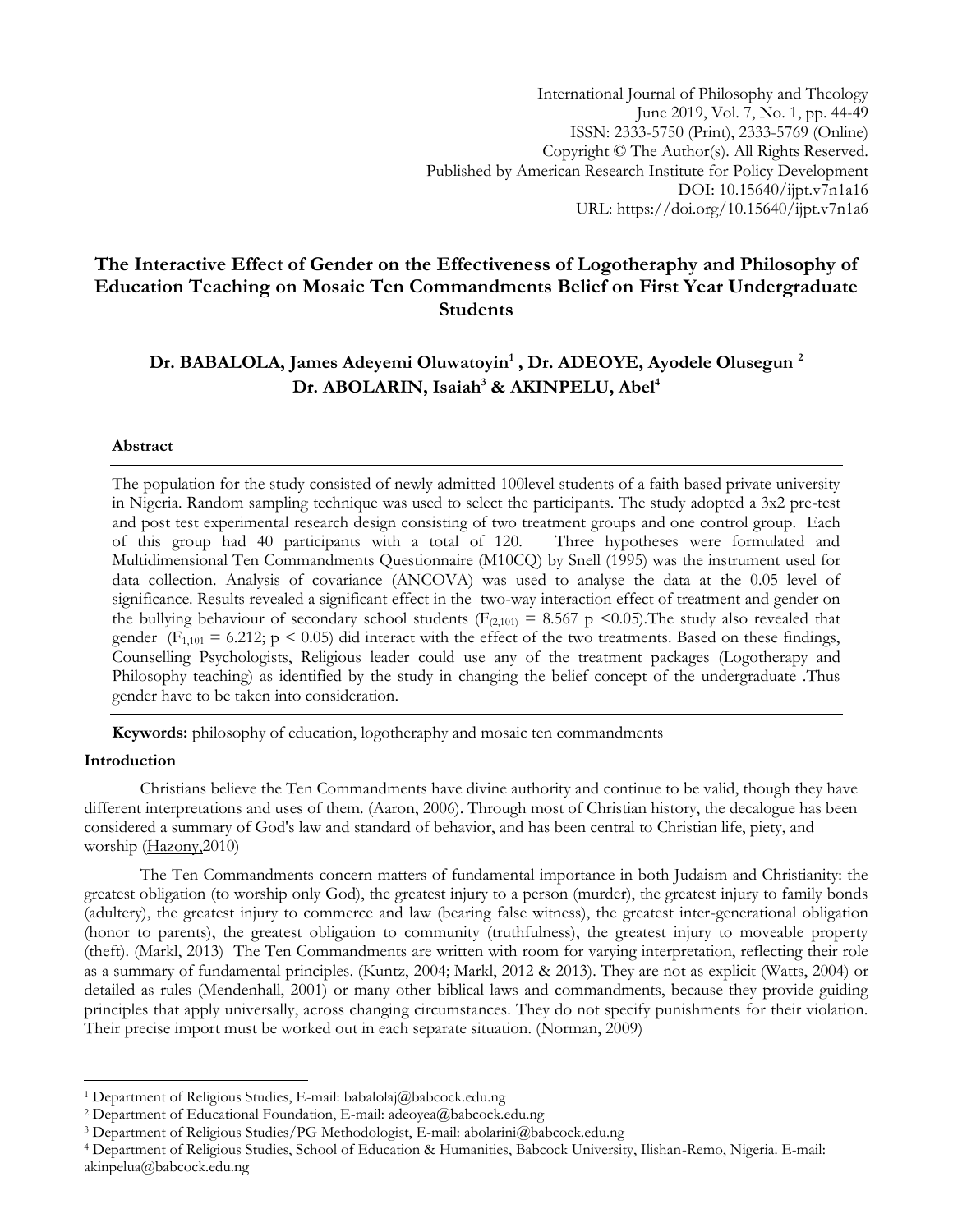The Bible indicates the special status of the Ten Commandments among all other Old Testament laws in several ways. They have a uniquely terse style. Of all the biblical laws and commandments, the Ten Commandments alonewere "written with the finger of God" [\(Exodus 31:18\)](http://www.biblegateway.com/passage/?search=Exodus+31%3A18&version=ESV). And lastly, the stone tablets were placed in the Ark of the Covenant [\(Exodus 25:21\)](http://www.biblegateway.com/passage/?search=Exodus+25%3A21&version=ESV). (Turner,2005).

the Ten Commandments provide God's universal and timeless standard of right and wrong, unlike [the other](http://en.wikipedia.org/wiki/613_mitzvot)  [603 commandments](http://en.wikipedia.org/wiki/613_mitzvot) in the [Torah,](http://en.wikipedia.org/wiki/Torah) which include, for example, various duties and ceremonies such as the [kashrut](http://en.wikipedia.org/wiki/Kashrut) dietary laws and now unobservable rituals to be performed by priests in the [Holy Temple.](http://en.wikipedia.org/wiki/Holy_Temple) They form the basis of Jewish law.[Jewish tradition considers the Ten Commandments the theological basis for the rest of the commandments; a number of works (starting with Rabbi [Saadia Gaon\)](http://en.wikipedia.org/wiki/Saadia_Gaon) have made groupings of the commandments according to their links with the Ten Commandments.

The traditional Rabbinical Jewish belief is that the observance of these commandments and the other *mitzvot* are required solely of the Jewish people, and that the laws incumbent on humanity in general are outlined in the seven [Noahide laws](http://en.wikipedia.org/wiki/Noahide_laws) (several of which overlap with the Ten Commandments). In the era of the [Sanhedrin](http://en.wikipedia.org/wiki/Sanhedrin) transgressing any one of six of the Ten Commandments theoretically carried the [death penalty,](http://en.wikipedia.org/wiki/Death_penalty) the exceptions being the First Commandment, honoring your father and mother, saying God's name in vain, and coveting, though this was rarely enforced due to a large number of stringent evidentiary requirements imposed by the <u>oral law</u>.

Frankl clarifies that this search for meaning does not have any relation to spirituality or [religion,](http://www.studentpulse.com/keyword/religion) but strictly relates to finding purpose in one's life or tasks (Somani, 2009). Moreover, logotherapists do not prescribe meaning to a patient but rather describe the process of how meaning is obtained in hopes of providing the patient with a sense of fulfillment (Thorne & Henley, 2005). Thus, logotherapy regards its assignment as that of assisting a patient to find meaning in life (Frankl, 1959).

Logotherapy is composed of three basic principles. The first basic principle is that life has meaning in all circumstances, even despondent ones. The second principle is that the main motivational force is the desire to find meaning in life. Lastly, the third basic principle states that humanity has the freedom of attitudinal choice, even in situations of unchangeable affliction (Frankl, 1959). Thus, Frankl purports that people can discover meaning through creative, experiential, and attitudinal values (Hatt, 1965). Creative values consist of achievement of tasks such as painting a picture or tending a flowerbed (Boeree, 2006). Experiential values consist of encountering another human, such as a loved one, or by experiencing the world through a state of receptivity such as appreciating natural beauty (Hatt, 1965). Attitudinal values speak of the potential to make meaningful choices in situations of suffering and adversity (Gelman & Gallo, 2009). Frankl contends that everything can be taken away from a person but the freedom to choose one's attitude (Frankl, 1959). He stressed that people should not suffer unnecessarily in order find meaning but that meaning was possible when suffering is inevitable. For example, a person subjected to an incurable disease or placed in a concentration camp can still discover meaning even though his or her situation seems dire (Hatt, 1965). Moreover, *tragic optimism* means that people are capable of optimism in spite of the tragic triad. Frankl believes that all humans will be subjected to the *tragic triad*, which consists of guilt, death, and unavoidable suffering (Ponsaran, 2007). Meaning in life is described as the overriding goals of one's life that add purpose to everyday living as an individual's terrestrial experience and a primary motivational force in humans (Frankl, 1988). The meaning in life of the adolescents was measured by the Adolescents Meaning in Life (AMIL) scale which was revised by Kang, Kim, Song, & Shim ,2007). Spiritual well-being is defined as the affirmation of life in a relationship with God, self, community and environment that nurtures and celebrates wholeness (Soeken & Carson, 1987).

The study is aimed at establishing the Interactive effect of gender on the independent variables (Logotheraphy and Philosophy Education training) on the dependent variable (Mosaic 10 commandment). It is also designed to establish the effects of gender on dependent variable (Mosaic 10 commandment)

- 1. There is no significant interaction effect of treatment and gender on Mosaic 10 commandments
- 2. There is no significant interactive effect of gender on Mosaic 10 commandments

## **Methodology**

## **Research Design**

This study adopted a 3x2 pre-test, post-test, factorial design. The factors of the study are treatment, which exists at three levels (Logotheraphy, Philosophy teaching and Control) which exists at two levels, (Male &Female).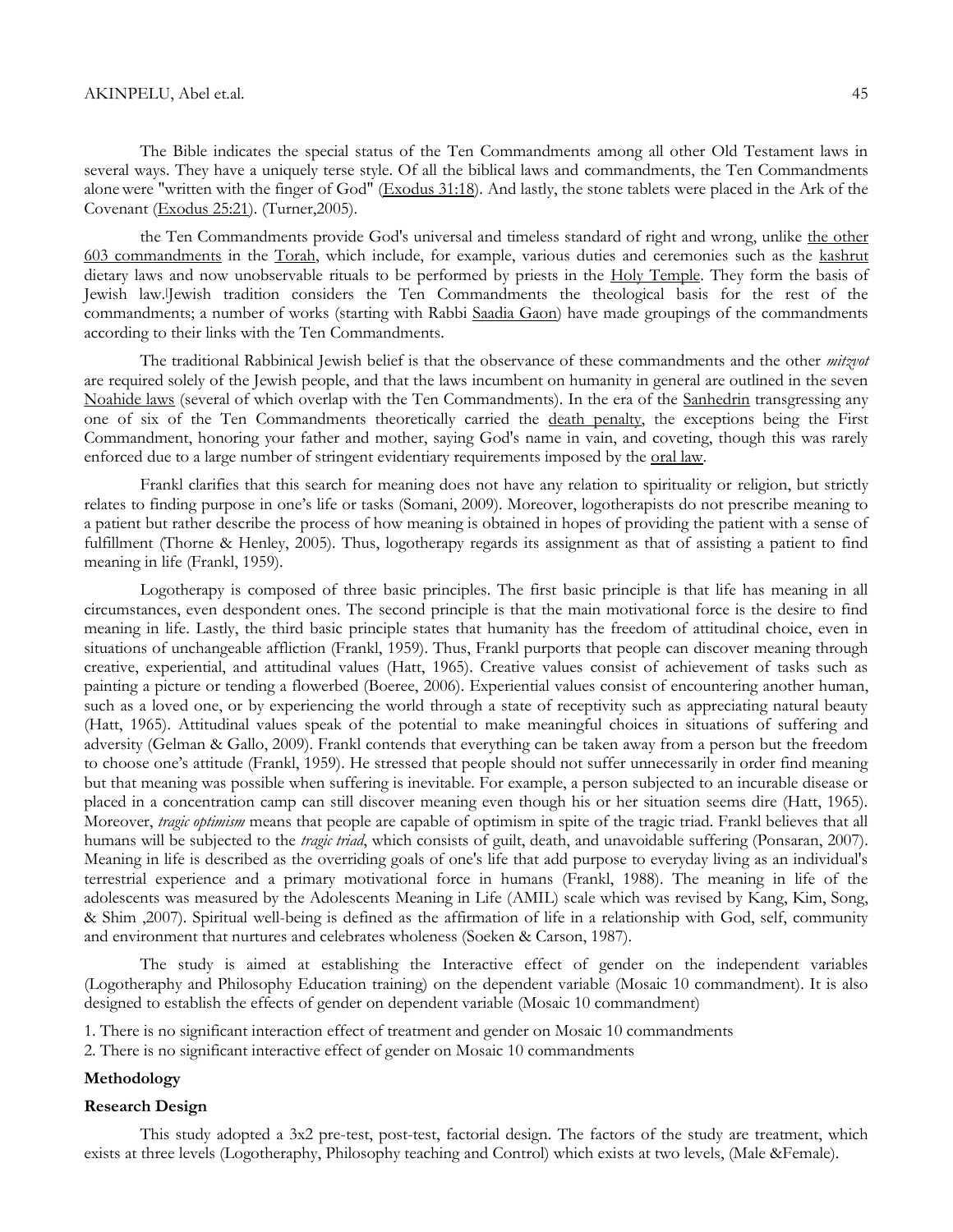This design enabled the researchers to determine the effect of the independent and moderators on the dependent variable at a single shot.

# **Population of the study**

The population of this study consisted of undergraduate students who are been admitted into 100 level in Babcock University, Nigeria.

# **Sample and Sampling Technique:**

A simple random sampling technique was used to pick subjects for the study. 40 students (20 males and 20 females) for each group were selected to participate making a total of one hundred and twenty participants, Each of the group was assigned with the treatment and the control group thus:. (A, B&C)

#### **Instrumentation**

The belief was assessed using an adapted Instrument prepared by Snell(1995) named Multidimensional Ten Commandments Questionnaire (M10CQ).The Ten Commandments Questionnaire consists of the following 10 subscales (5 items per subscale), designed to measure how much people agree (versus disagree) with each of the 10 Commandments discuss in the Bible: A 5-point Likert scale was used to measure the subject's responses: a) strongly disagree (-2); b) slightly disagree (-1); c) neither agree or disagree (0); d) slightly agree (+1); and e) strongly agree (+2). Subscale scores were based on a summation of the responses to the five items on each subscale (range: 10 to 50). Higher positive (versus negative) subscale scores indicated greater agreement (versus greater disagreement) with each respective commandment.

The validity was also ensured through proper scrutiny of the items by experts in Educational Psychologist. The internal consistency of the scale was established using Chrombach's alpha which yielded a scale of 0.87.The Instrument was subjected to three weeks pre and post test among some students outside the scope of studies. Scores generated from these were correlated using Pearson Product Moment Correlation method. A co-efficient(r) of 0.76 showing that the instrument is reliable to be used for the study.

## **Administration of the Instrument/Procedure**

This study was carried out in three phases. In the first phase the participant was assigned to the two treatment groups(Logotheraphy,  $N=40$ , Philosophy teaching  $=40$  and Control group  $N=40$ ) respectively. MC10 was administered. The data generated through the administration of pre-test served as covariate in the analysis of covariance. At phase two, each group went through six weeks (2 hours a week) of intensive training. 30 minutes of discussion/lecture, 15 minutes to discuss the previous assignments given, 15 minutes to summarize and give the next assignment. Instructions and explanations on the task involved in each experimental group such as lectures, discussion, and assignments were given to all participants. Among other discussions/lectures given to participants

## **Method of Data Analysis**

All the stated hypotheses in this study were analyzed using Analysis of Co-variance (ANCOVA).This method helped to draw out the effect of the independent variables on the dependent variable using scores as covariant. The hypotheses were tested at 0.05 level of significant.

## **Results:**

## **Hypothesis One**

1.There is no significant interaction effect of treatment and gender on Mosaic 10 commandments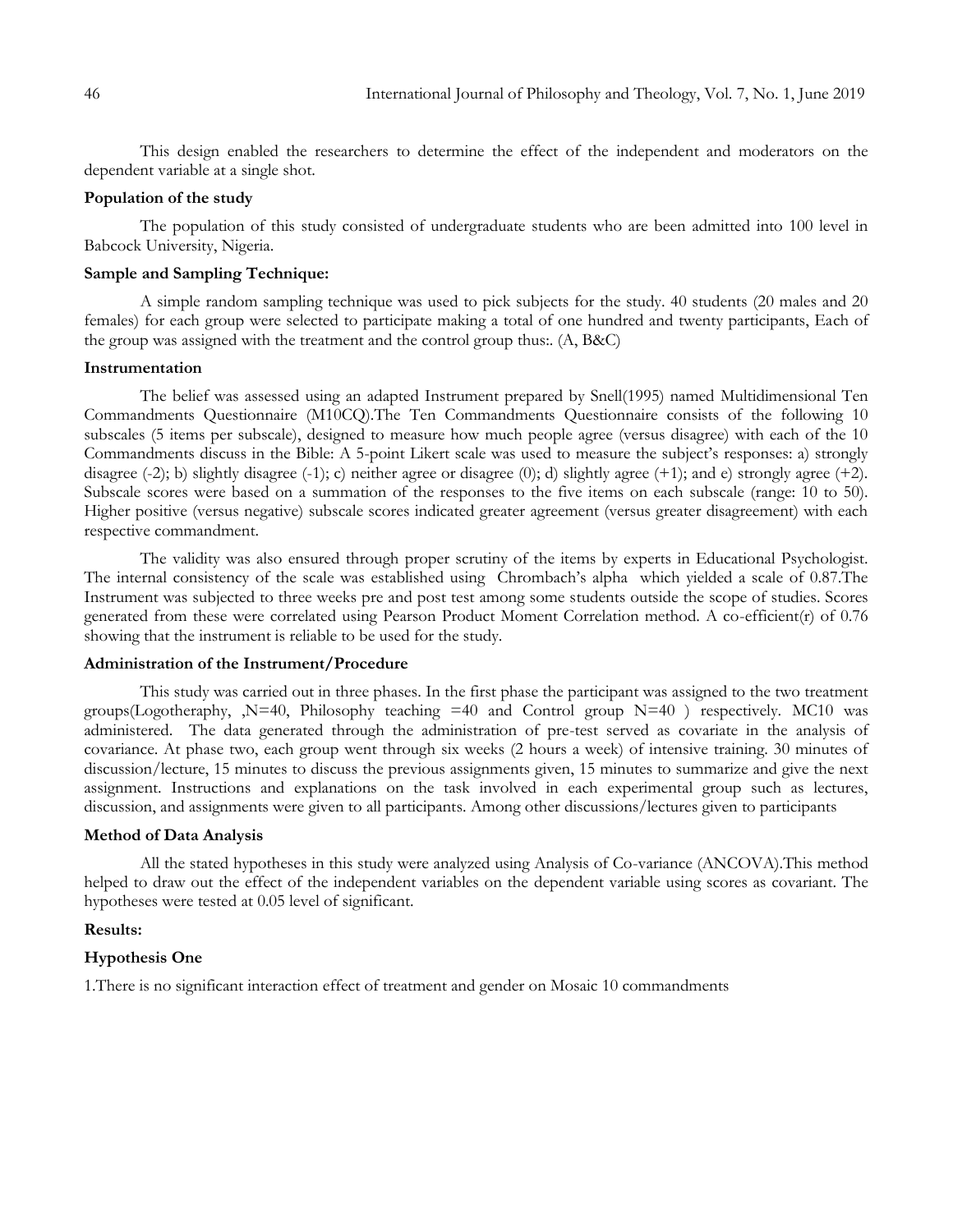| Source               | Type III Sum of Squares |                | Mean Square | $\mathbf F$ | Sig. |
|----------------------|-------------------------|----------------|-------------|-------------|------|
| Corrected Model      | 1131.114                | 12             | 94.262      | 2.139       | .025 |
| Intercept            | 43707.044               | $\mathbf{1}$   | 43707.044   | 1693.879    | .000 |
| Pretest              | 103.982                 | $\perp$        | 103.982     | 2.355       | .019 |
| Group                | 1367.674                | 2              | 683.837     | 10.675      | .000 |
| Gender               | 256.000                 | $\mathbf{1}$   | 256.000     | 6.212       | .000 |
| Age                  | 175.429                 | 1              | 175.429     | 2.229       | .022 |
| Age * Gender         | 21.884                  | $\overline{ }$ | 21.884      | 1.034       | .075 |
| $Age * Group$        | 45.786                  | $\overline{2}$ | 22.893      | 1.167       | .065 |
| Gender * Group       | 834.456                 | $\overline{2}$ | 417.228     | 8.567       | .000 |
| Gender * Age * Group | 424.464                 | $\overline{2}$ | 212.232     | 2.551       | .083 |
| Error                | 240.000                 | 107            | 2.241       |             |      |
| Total                | 57454.000               | 120            |             |             |      |
| Corrected Total      | 1347.667                | 119            |             |             |      |

| Table 1: Tests of Between-Subjects Effect of Logotheraphy, Philosophy teaching and Control on Mosaic ten |
|----------------------------------------------------------------------------------------------------------|
| commandments belief on 100 level Undergraduate students.                                                 |

a. R Squared = .452 (Adjusted R Squared = .449)

**Table 2:Estimates of the Interaction Effect of Treatment and Gender on Mosaic Ten Commandments belief on 100level Undergraduate students.**

| <b>Treatment Group</b>  | Gender | Mean                | Std.  | 95% Confidence Interval |             |
|-------------------------|--------|---------------------|-------|-------------------------|-------------|
|                         |        |                     | Error | Lower                   | Upper Bound |
|                         |        |                     |       | Bound                   |             |
| Logotherapy             | Male   | 30.123a             | 2.051 | 26.054                  | 34.193      |
|                         | Female | 28.955 <sup>a</sup> | 2.226 | 24.541                  | 33.370      |
| Philosophy of education | Male   | 27.271a             | 2.127 | 23.052                  | 31.490      |
|                         | Female | 27.304a             | 2.051 | 23.236                  | 31.373      |
| Control Group           | Male   | 35.375 <sup>a</sup> | 2.221 | 30.969                  | 39.780      |
|                         | Female | 34.709 <sup>a</sup> | 2.103 | 30.537                  | 38.881      |

a. Covariates appearing in the model are evaluated at the following values: Pre-test mosaic ten commandment The results in Table 2 revealed that there was significant two-way interaction effect of treatment and gender on the bullying behaviour of secondary school students ( $F_{(2,101)} = 8.567$  p <0.05). Therefore, the null hypothesis which stated that there is no significant gender difference in the effect of Logotheraphy, Philosophy teaching and Control on Mosaic ten commandments belief on 100level Undergraduate students was rejected by this finding.

The implication of the results is that gender would interact significantly with treatment to Mosaic ten commandments belief on 100level Undergraduate students participants.

**Hypothesis 2:** There is no significant interactive effect of gender on Mosaic 10 commandments

|  |  | Table 3: Estimates of Gender on Mosaic Ten Commandments belief on 100level Undergraduate students |
|--|--|---------------------------------------------------------------------------------------------------|
|  |  |                                                                                                   |

| Gender        | Mean    | Std.  | 95% Confidence Interval |             |  |
|---------------|---------|-------|-------------------------|-------------|--|
|               |         | Error | Lower Bound             | Upper Bound |  |
| Male          | 31.953a | 1.208 | 28.527                  | 33.320      |  |
| <b>Female</b> | 30.323a | 1.226 | 27.891                  | 32.754      |  |

a. Covariates appearing in the model are evaluated at the following values: Pre-test Mosaic 10 commandments = 37.0877.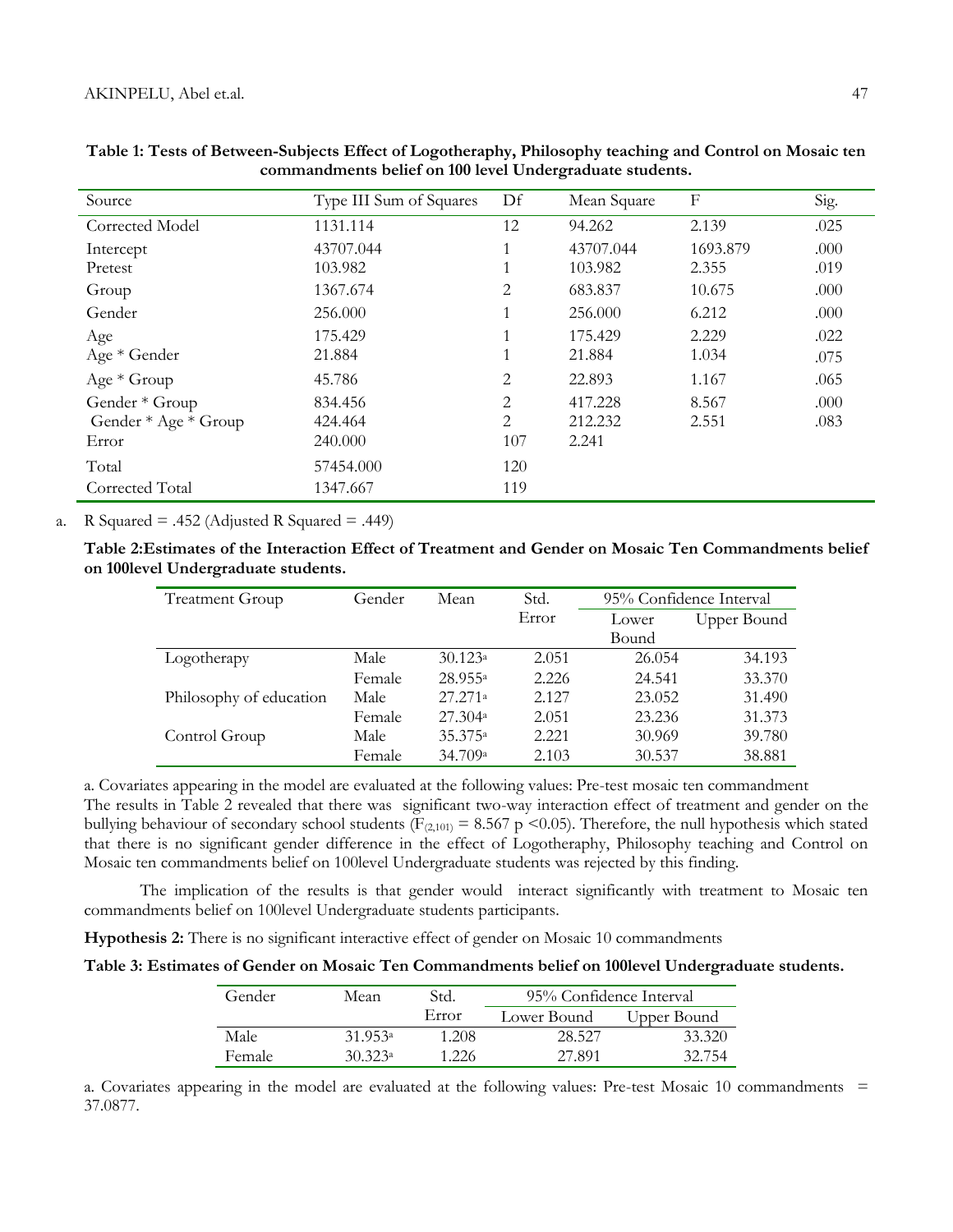The results in Table 3 indicated that male participants had a mean score of 31.953 and a standard error of 1.208 while female participants had a mean score of 30.323 and a standard error of 1.226. To determine if these mean scores are significantly different, an Analysis of Covariance was conducted. Results are as presented in Table 4

|          | Sum of<br>Squares | Df  | Mean Square |       | Sig. |
|----------|-------------------|-----|-------------|-------|------|
| Contrast | 53.563            |     | 53.563      | 5.212 | 729  |
| Error    | 870.863           | 101 | 8.622       |       |      |

**Table 4: Univariate Test of Gender on Participants' Mosaic 10 commandments belief**

The F tests the effect of Gender. This test is based on the linearly independent pairwise comparisons among the estimated marginal means.

The results in Table 4 revealed that there was a significant difference in the effect of gender ( $F_{(1,101)} = 6.212$ ; p < 0.05) on the Mosaic ten commandments belief on 100level Undergraduate students. The null hypothesis which stated that there is no significant difference in the effect of gender on the Mosaic Ten Commandments belief on 100level Undergraduate students participants was rejected by this finding. The implication of this result is that male and female participants' will significantly differ.

# **Discussion**

The result in table 2 revealed the summary of the first hypothesis that stated that, there is no gender significant difference in the effect of Logotheraphy, Philosophy teaching and Control on Mosaic ten commandments belief on 100level Undergraduate students. The outcome of the data analysis on this hypothesis indicated that there is a significant difference in the two way interaction effects of gender and treatments on ten commandments belief. The result also affirms the researches of (Adeoye,2013) and Benvenga,(1998) that gender effect with the use believe system.. Also, this result support the earlier findings of Maccoby & Jacklin (1987) who reported that males and females religious philosophy can be influenced The insignificant difference in gender and treatment may be explained using Piaget cognitive development and social learning theories by Bandura(1977) who described that behaviours are learnt and imbibed especially at youthful ages irrespective of gender.

The second hypothesis which states there is no significant difference in the effect of gender on Mosaic ten commandments belief on 100level Undergraduate students. The result of this study laid credence to what has been observed all over the globe (Pattakos,2004; Moosavi,2012) Although, some studies were of the opinion that belief systems among females are easily changed due to their nature than males. While other researchers conducted indicated that males and females are influenced mostly due to their family background, social status and educational background (John, 2012). The females are prone to changes than the ales due to their feeble nature.

# **Recommendations**

Based on the conclusion of the studies, the following recommendations were made:

Counselling psychologists could use any of the treatment packages (Logotherapy and Philosophy teaching) as identified by the study in changing the belief concept of the undergraduate .Thus gender has to be taken into consideration.

## **References**

Aaron, D, H (2006). *Etched in Stone: The Emergence of the Decalogue*. Continuum[. ISBN](https://en.wikipedia.org/wiki/International_Standard_Book_Number) 0-567- [02791-0.](https://en.wikipedia.org/wiki/Special:BookSources/0-567-02791-0)

Adeoye,A.O.(2013) *Effects Of Contingency Management And Cognitive Self-Instruction On Bullying Behaviour Among Secondary School Students In Ogun State, Nigeria*. Unpublished Ph.D. Thesis, Olabisi Onabanjo University, Ago – Iwoye

Bandura, A. (1977) *Social Learning Theory.* General Learning Press. U.S.A

Benvenga, N. (1998). Frankl, Newman and the meaning of suffering. *Journal of Religion & Health, 37(*1), 63-66.

Boeree, D (2006). Personality Theories e-text book.

Frankl, V (1988). *The doctor and the soul.* New York: Random House.

Frankl, V. (1959). *Man's search for meaning.* New York: Random House